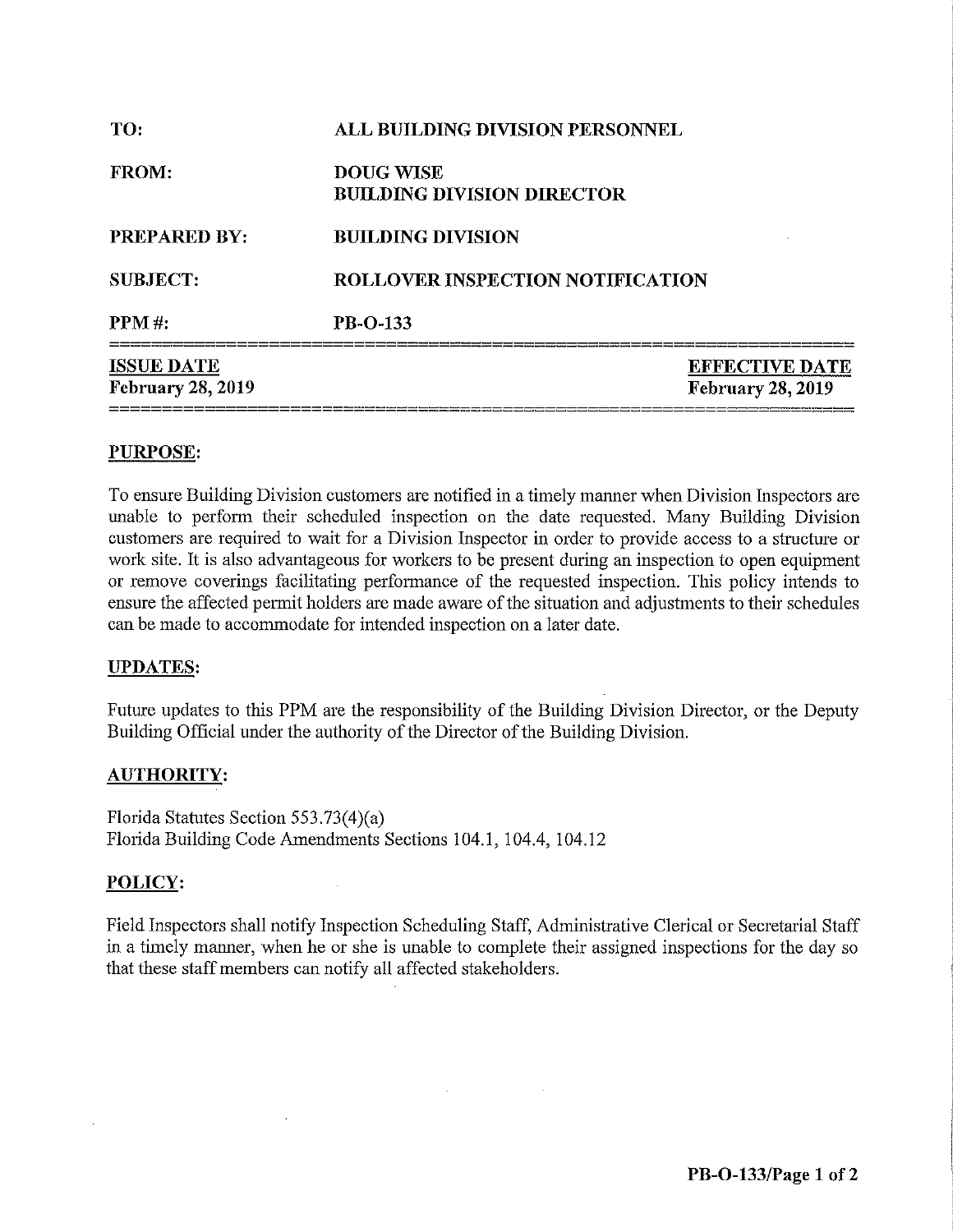## **PROCEDURE:**

As soon as it is apparent that Inspection Staff are unable to complete their assigned inspections for the day, the inspector shall adhere to the following procedure:

- I. Field Inspectors shall contact Inspection Scheduling Staff at 233-5170 and provide their name along with a listing of the affected permit numbers. Preferably, this should be done as early in the day as possible. In no case shall such notification take place after 2:00P.M.
- 2. Inspection Scheduling Staff will contact each of the affected pennit holders by telephone to advise them of the situation using the number entered on the scheduled inspection if possible. If the customer doesn't answer, staff should leave a message if possible or try other phone numbers listed in the contractor's information page.
- 3. Ifthe Field Inspector cannot reach Inspection Scheduling, they should contact an administrative, clerical or secretarial staff member working under the Building Official, Deputy Building Official, or the Assistant Deputies.
- 4. Anyone who receives such a call should recognize that this mission supersedes any other work tasks currently assigned. However, if a critical work task is going to be detrimentally affected the staff member should speak with an Assistant Deputy, the Deputy, or the Building Official for guidance and assistance.
- 5. Each staff member who receives a request from an Inspector to contact customers, should fill out one of the log sheets attached to this PPM and turn the sheet into the Assistant Deputy of Inspections. The Assistant Deputy will monitor the daily request activity and report statistics to the Building Official.

**DOUG WISE BUILDING DIVISION DIRECTOR** 

**Supersession History** 

I. PPM#PB-0-133, issued 2/28/19